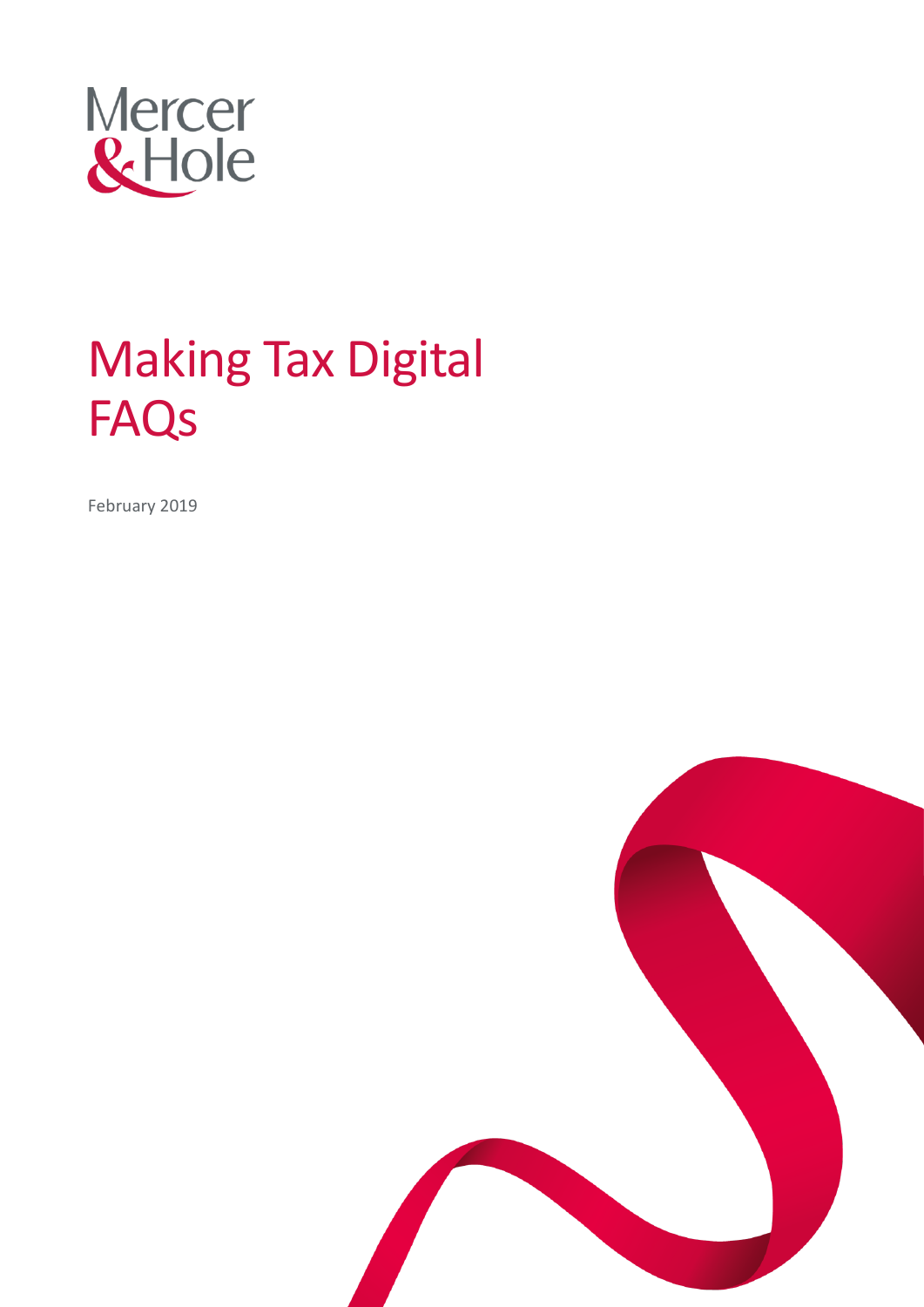## **What is "Making Tax Digital"?**

Making Tax Digital (MTD) is a government initiative to modernise HMRC's tax system, with the aim of making the whole process of administrating tax simpler and more efficient. All of your tax information will be in one place (your digital account) and you will have to report your business activity during the year, uploading and updating data to your tax account in real time.

VAT is the first tax that will be affected, and these new obligations start from 1 April 2019. VAT return submission via API software, processing the information to produce VAT returns in a secure digital manner and keeping records digitally will all become new obligations.

## **Will it affect me?**

Unless you are exempt, if at 1 April 2019 (or 1 October 2019 for a restricted minority of taxpayers) your VAT taxable turnover exceeds £85,000 in a 12-month period, then you will be affected this year, for VAT compliance.

In future, if you own a business, or are self-employed and you pay income tax, national insurance, VAT or corporation tax then it is quite likely you will be affected. This means you could be required to keep track of your affairs digitally using MTD compatible software, and to update HMRC at least quarterly via your digital tax account. It will be a legal requirement and there will be penalties for non- compliance.

Exemption applies if:

- a) Your business is run entirely by practicing members of a religious society whose beliefs are incompatible with the requirements of the regulations (for example, those religious beliefs prevent them from using computers);
- b) It is not reasonably practicable for you to use digital tools to keep your business records or submit your returns, for reasons of age, disability, remoteness of location or for any other reason; or
- c) You are subject to an insolvency procedure

## **What do businesses need to do to be ready to sign up for MTD?**

This year businesses need to:

- a) Determine if they are caught by MTD obligations;
- b) Understand their obligations;
- c) Source API-enabled Functional Compatible Software; and
- d) Review and update procedures to submit VAT returns, process VAT returns and keep records digitally.

If you already use software to keep your business records, check with your software provider for the necessary upgrades. If you do not use software or your software will not be MTDcompatible then you will need to consider what software, or bridging software, is most suitable for you.

We work with three software providers who are MTD compatible – QuickBooks, Xero and Sage, and have other API enabled options. We can assist you with API compliant VAT return submission as agent if you are struggling to locate and implement the correct software in time.

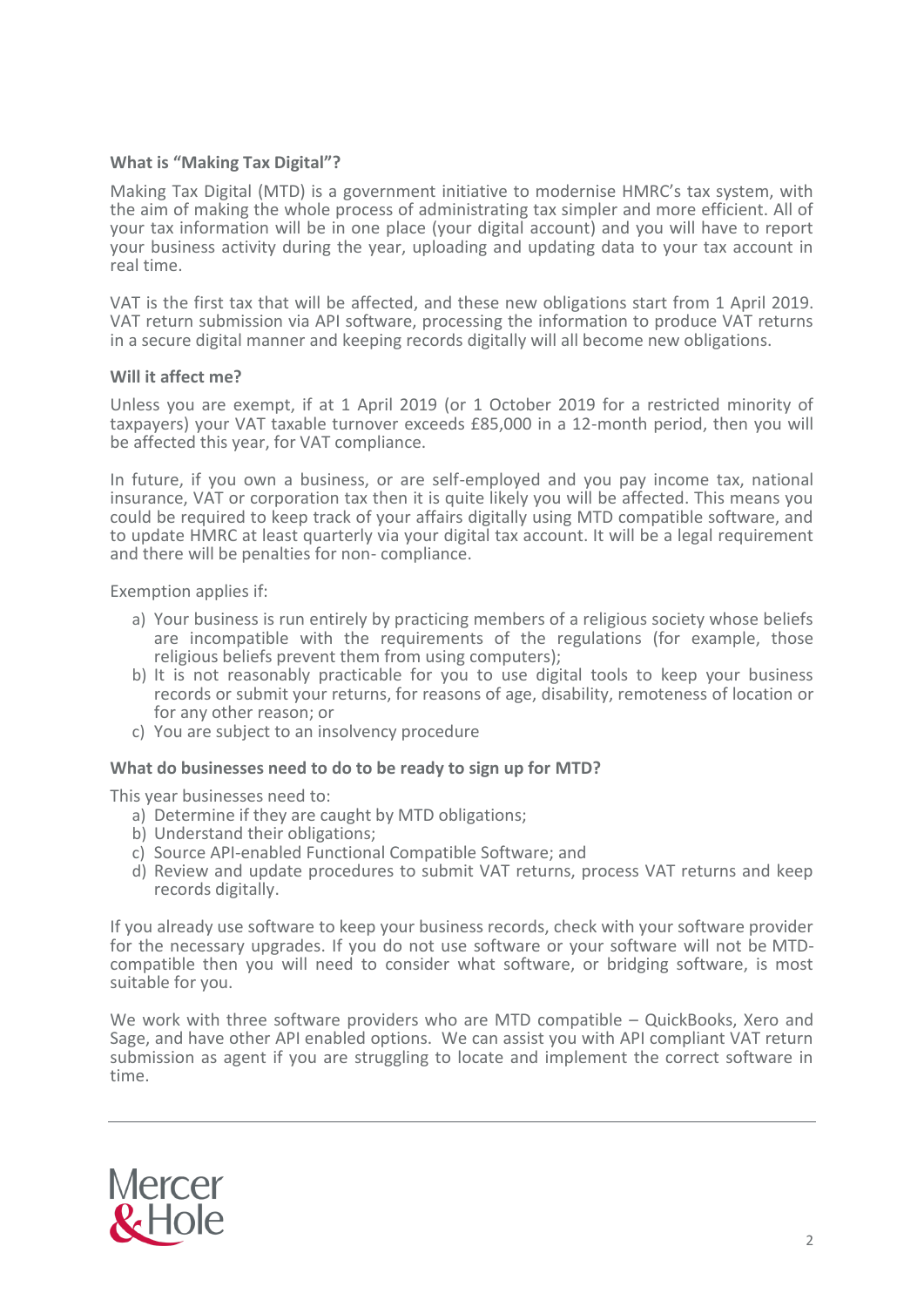## **What do I have to do?**

- a) Submit VAT returns via API software;
- b) Process the information to produce VAT returns in a secure digital manner using digital links\*; and
- c) Keep relevant records digitally.

For this you will need Functional Compatible Software able to submit data to, and receive information from, HMRC.

\* NB There is a one-year grace or "soft landing" period for internal digital links.

## **When does MTD come into effect?**

The obligations will start to apply from the first VAT return period starting on or after 1 April 2019.

For a restricted few, MTD obligations will apply to the VAT period starting on or after 1 October 2019. This applies to taxpayers who fall into one of the following categories:

- a) Trusts;
- b) 'Not for profit' organisations that are not set up as a company;
- c) VAT divisions;
- d) VAT groups;
- e) Those public sector entities required to provide additional information on their VAT return (Government departments, NHS Trusts);
- f) Local authorities;
- g) Public corporations;
- h) Traders based overseas; and
- i) Those required to make payments *on account and annual accounting scheme users.*

## **What records do I need to keep digitally for MTD?**

You must have a digital record of:

- a) Your business name;
- b) The address of your principal place of business;
- c) Your VAT registration number; and
- d) Any VAT accounting schemes that you use.

For each supply you make you must record the:

- a) Time of supply (tax point);
- b) Value of the supply (net value excluding VAT); and
- c) Rate of VAT charged.

For each supply you receive you must record the:

- a) Time of supply (tax point);
- b) Value of the supply; and
- c) Amount of input tax that you will claim.

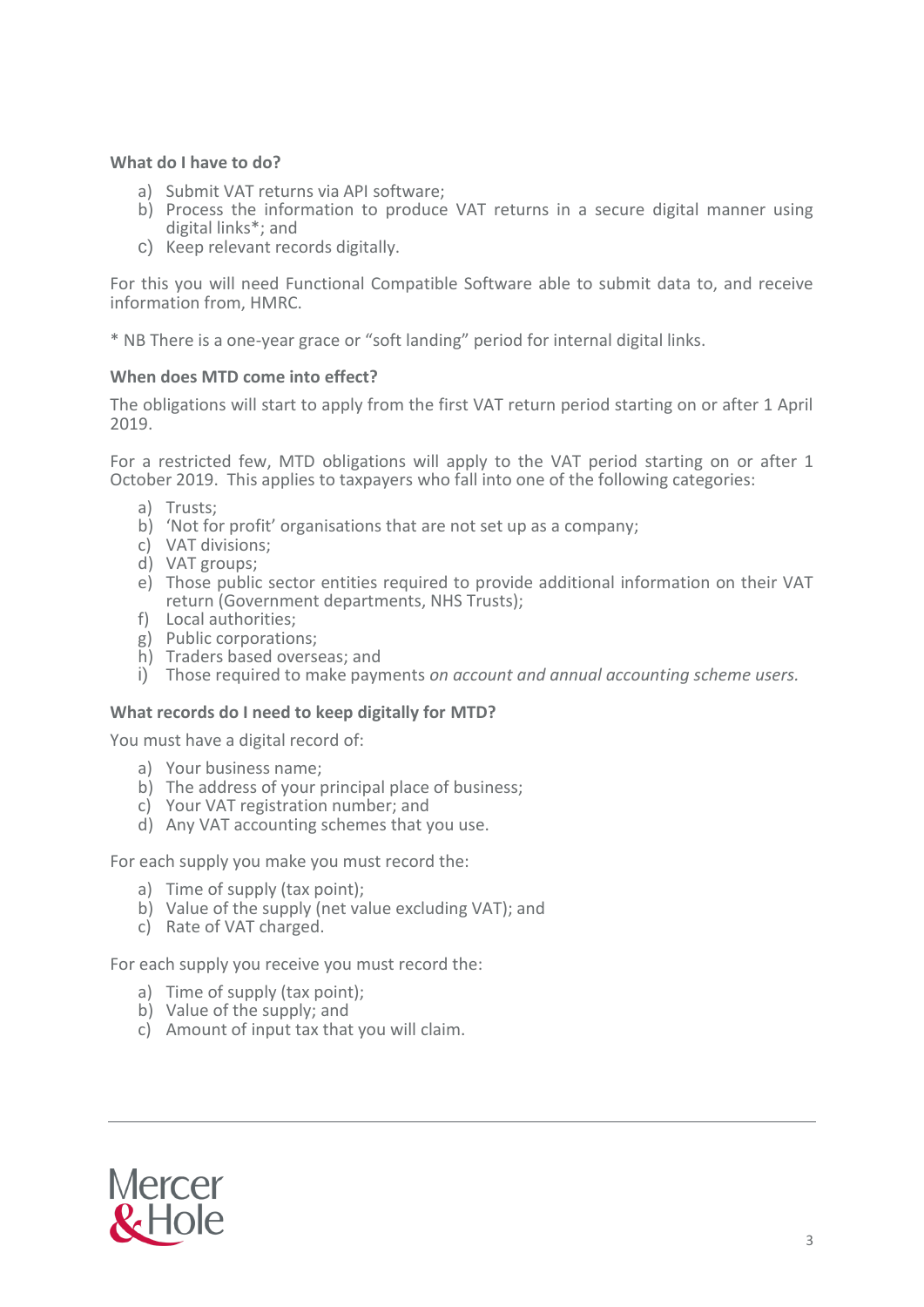To support each VAT Return you make, your functional compatible software must contain:

- a) The total output tax you owe on sales;
- b) The total tax you owe on acquisitions from other EU member states;
- c) The total tax you are required to pay on behalf of your supplier under a reverse charge procedure;
- d) The total input tax you are entitled to claim on business purchases;
- e) The total input tax allowable on acquisitions from other EU member states;
- f) The total tax that needs to be paid or you are entitled to reclaim following a correction or error adjustment, and
- g) Any other adjustment allowed or required by VAT rules.

A total of each type of adjustment must be recorded as a separate line.

Additional records may be required depending on the complexity of commercial and VAT arrangements in place.

If you use spreadsheets to keep business records you will need MTD-compatible bridging software so that you can send HMRC your quarterly VAT returns and receive information back from HMRC.

Digital records must also be able to demonstrate the digital links and digital information flows between internal software systems, for the data that is used to create VAT returns.

#### **Can I still use spreadsheets for my business records?**

Yes.

Spreadsheets may be used to record and store business transactions digitally. However, those spreadsheets must be able to submit the required data to HMRC digitally, for example, using bridging software or an API enabled spreadsheet that can integrate directly with HMRC systems.

The bridging software must be capable of extracting or receiving the information from the spreadsheet digitally and then sending it to HMRC systems.

The summary information must not be physically re-typed or cut/copied and pasted into another software package.

There are challenges in using spreadsheets as a form of secure record and this needs to be addressed.

#### **Can I still use spreadsheets for my tax calculations?**

Yes.

A spreadsheet can be used to calculate or summarise detailed VAT transactions to arrive at the summary information you are obliged to send HMRC.

However, those spreadsheets must be able to submit the required data to HMRC digitally, for example, using bridging software.